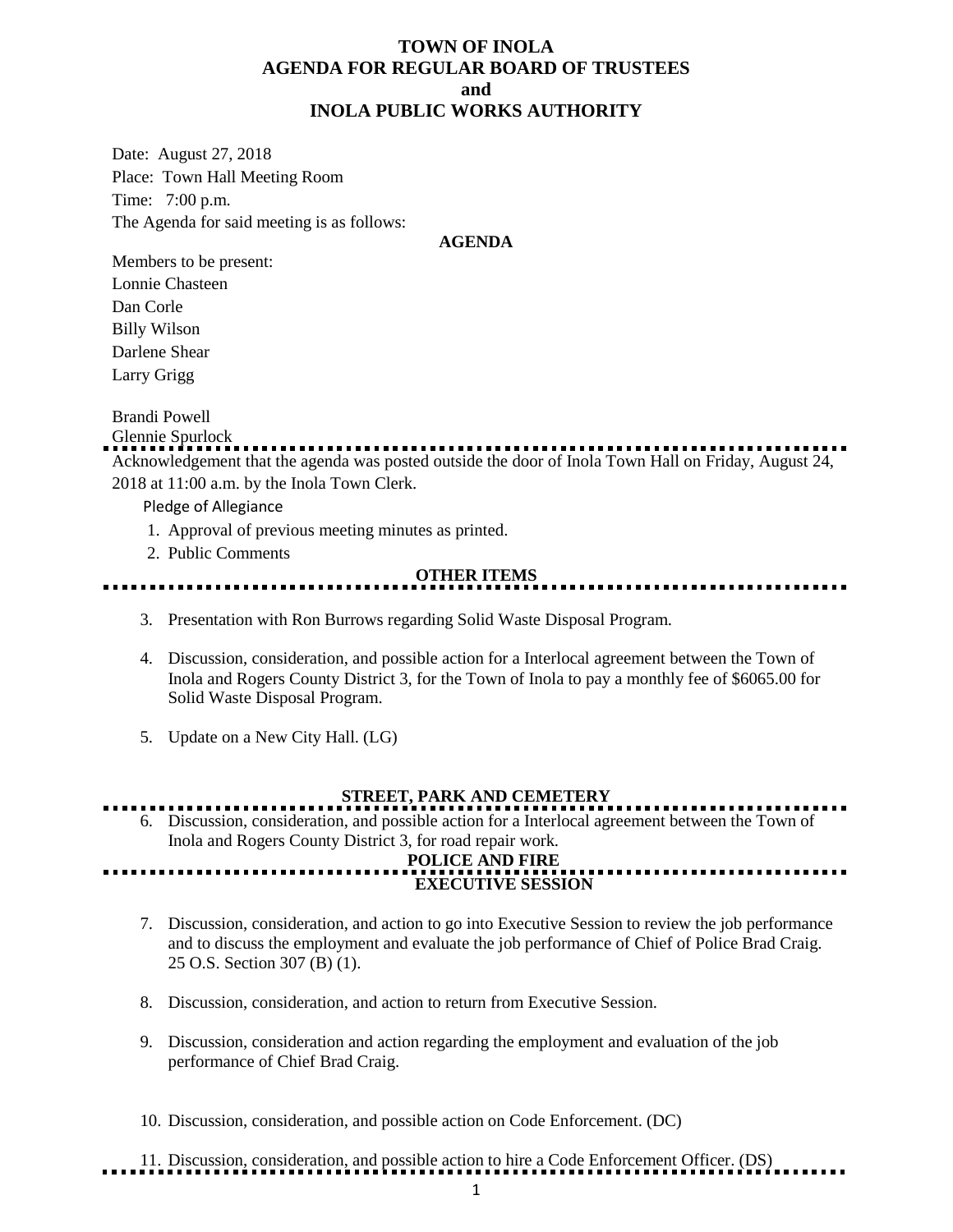- 12. Discussion, consideration, and possible action to hire a new Police Officer. (BC)
- 13. Discussion, consideration, and possible action for a pay increase for Brad Craig and Bob Sanders. (BC)

. . .

# **FINANCE AND AUDIT**

- 14. Treasurer's Report.
- 15. Update on Sales Tax Collections. (LG)
- 16. Motion to go into PWA.
- 17. Return from PWA.
- 18. Approval of purchase orders as initialed.

### **MAYOR'S COMMENTS**

19. Motion to adjourn.